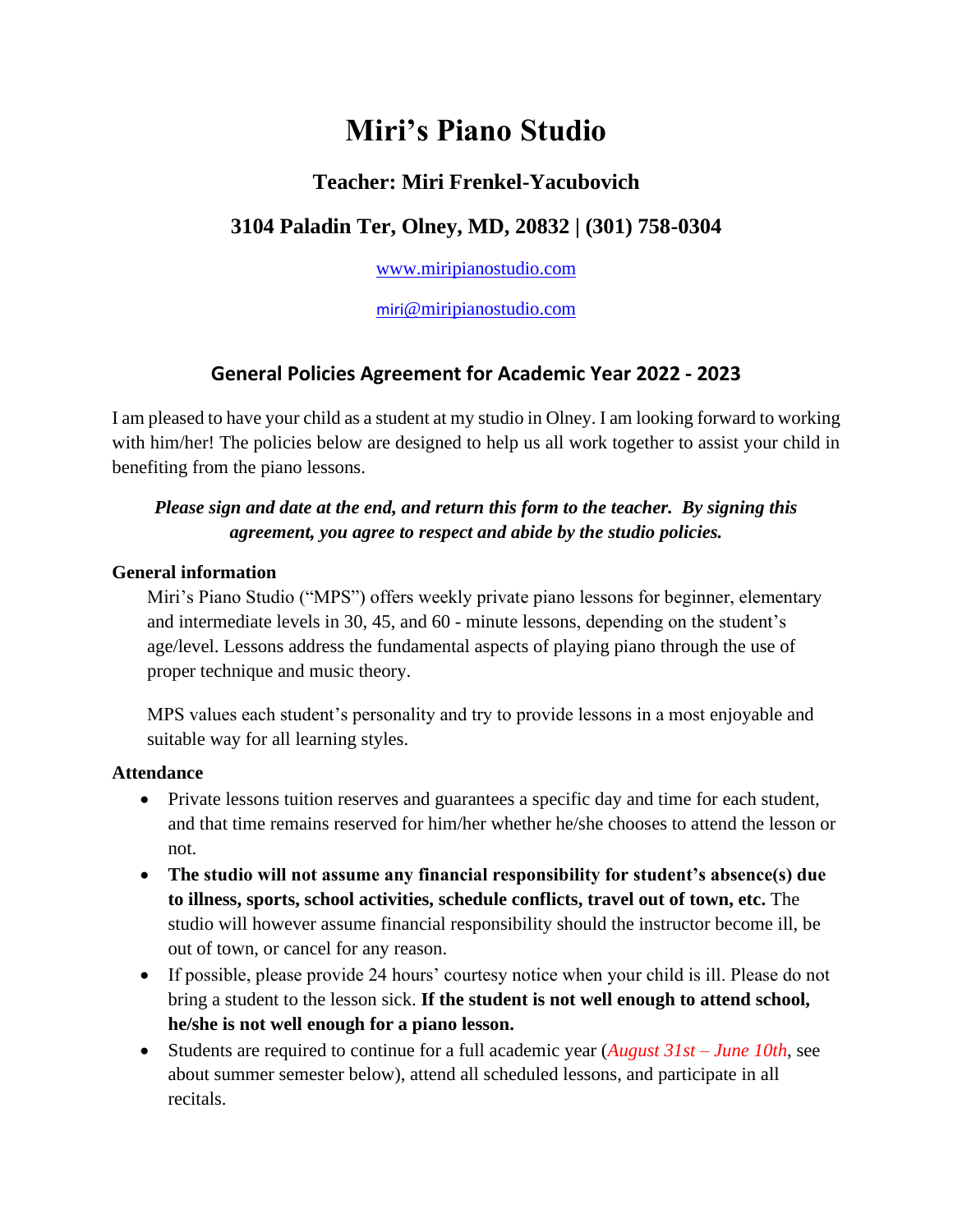- Students must arrive on time. If a student arrives late, time will not be taken from the following student's lesson to accommodate late arrivals.
- Students should bring a lesson bag or folder to hold their music and a notebook to record assignments for each class.

## **Etiquette rules while attending piano lessons**

Please be respectful of the studio's learning environment by adhering to the following etiquette rules:

- It is important to allow students and teacher to work together undisturbed and unassisted. Parents who wish to observe a class are welcome to take notes and/or record any or all the piano lessons: their active, interested participation is an important component in assuring a successful academic outcome. To this effect, please observe quietly and do not interrupt the lesson.
- If you need to perform activities such as reading, working on a laptop or resting, please avoid sending a message of disinterest to the learning student and do so in the waiting area outside the studio, by the entry door.
- Please do not use your cellphone or other electronic devices (including laptop computers) in the studio, except when recording the lesson. Also, please silence or turn off all cell phones at all times. The use of electronics during the lesson is distracting for both the student and the teacher.
- If necessary, you may use your electronic tools in silence mode in the waiting area for texting or emailing during the lesson. If you need to take or place a phone call, please do so outside.
- Siblings in attendance while you observe the lesson need to remain seated and quiet. We understand that this may not always be possible; therefore, if you must bring a sibling, please remain in the waiting area and keep him/her quiet during the lesson.
- No food or drink are allowed in the studio, including snacks or beverages.
- Please, be mindful that the studio is within a private family home: be sure that siblings do not wander into the house during the lesson.

## **DO's & DON'Ts for parents/guardians**

DO's:

- Pay attention during the lesson
- Take notes, record the lesson for the benefit of the student
- Remain quiet during the lesson

## **DON'Ts:**

- No food or drinks
- No use of electronic devices of any kind
- No interruptions or distractions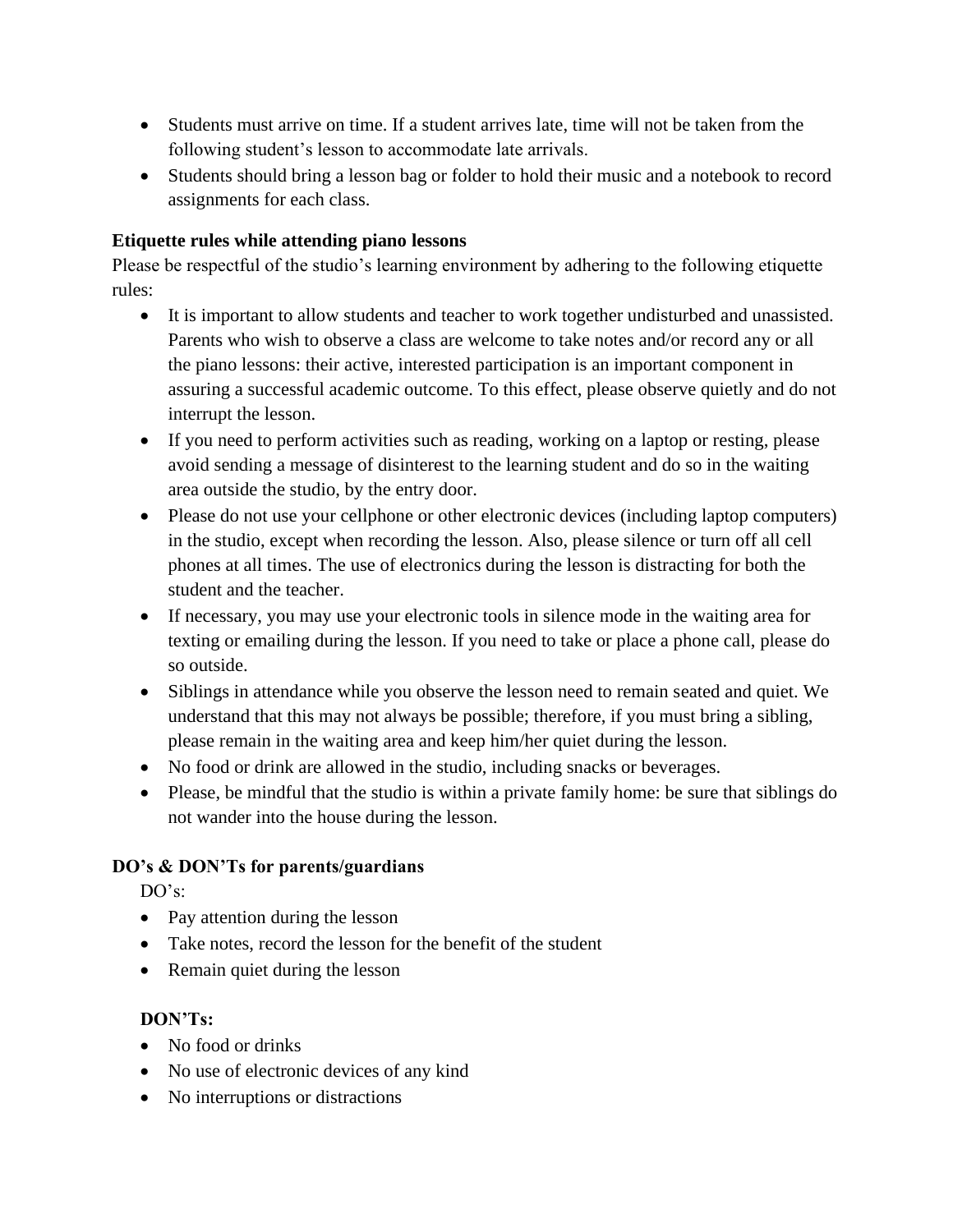• No wandering around the house

#### **Practicing**

Regular lesson attendance and practicing at home are necessary for consistent progress. Students are expected to practice at least 5 days a week. The amount of practice time is determined by the level of the student. Beginning piano students may only require 20+ minutes per day, whereas more advanced students may require 60 minutes per day or more. It is very important that students have a daily, non-interrupted practice time.

Please remember the emphasis of practice should be on the quality of the practice and not just on the time spent.

**Note for Parents:** Parental support is an extremely important factor in musical training. Children whose parents take an active role in their child's progress tend to be more enthusiastic and productive. Parents are encouraged to supervise practice, attend lessons at least occasionally, compliment the student's music at home, and generally serve as the child's cheerleader.

Please contact Mrs. Miri if you have any concerns and questions about your child's progress.

#### **Required Materials**

All the students must have access to an acoustic piano for daily practice. Additional materials (metronomes, music, flash cards) will be recommended by the teacher. Parents can purchase all the recommended materials/books or MPS will purchase all required books and materials and will request reimbursement from the parents.

#### **Personal Hygiene**

Students will be expected to wash their hands before the piano lesson. Please keep your child's nails trimmed.

#### **Competitions/Events**

Students who will be participating in Competitions and/or Events, might need additional lessons. Those lessons are not included in the general tuition and will be charged separately at an hourly rate.

#### **Studio Recitals**

- When student reach an appropriate level of advancement, they will be eligible to participate in the studio class recitals. Those students whose piece(s) is/are not performance level two weeks prior to the scheduled event will be withdrawn from the program.
- **Recital fee will vary, depending on the venue.**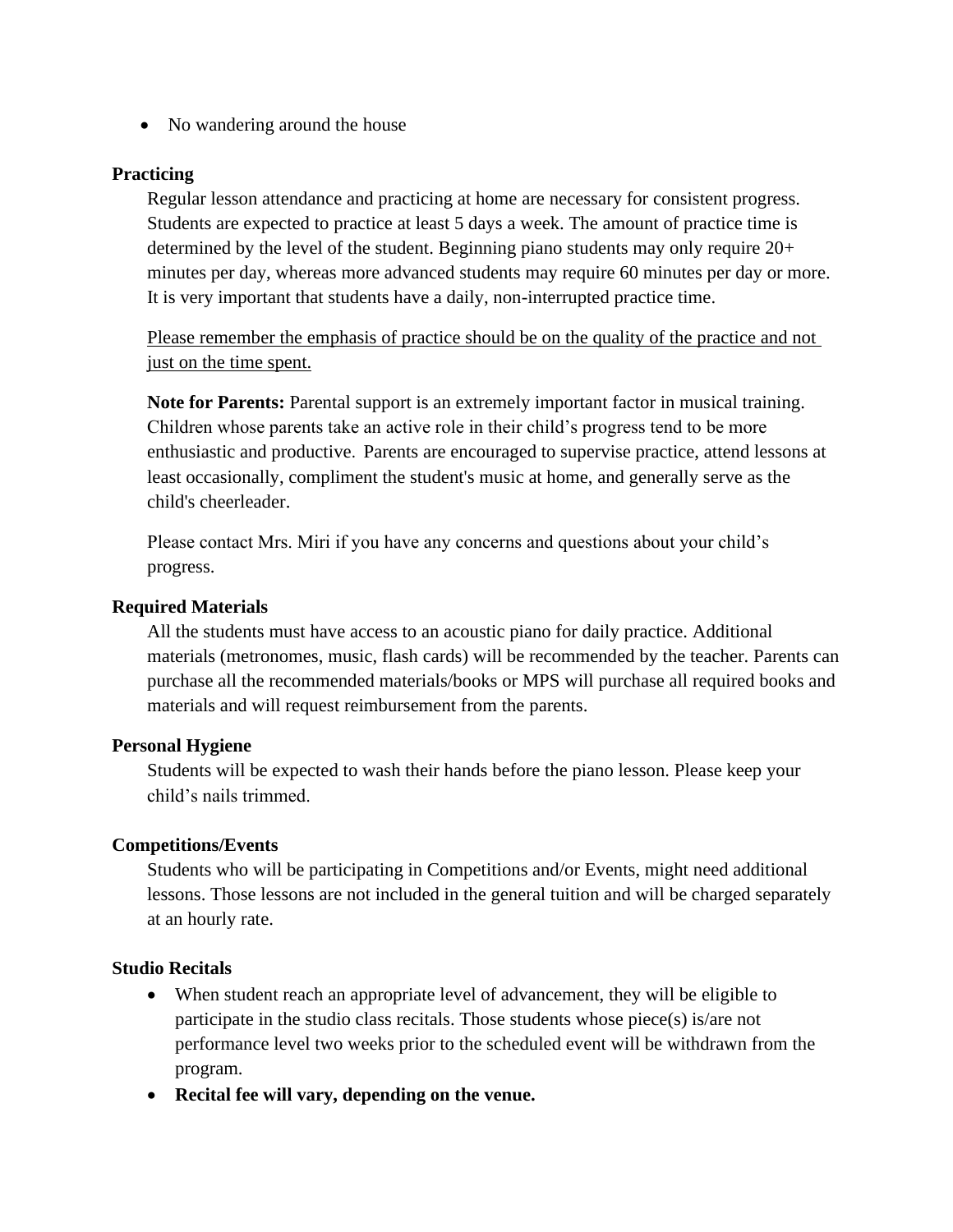• Performing in a formal recital setting is an exciting opportunity for students to showcase their hard work and improvement over the year in the presence of their family and friends. Please see provided calendar for dates.

### **Tuition (please read this section carefully)**

- Lessons payments are paid monthly by check, cash or Zelle.
- Tuition is due in advance, **no later than the 10th of each month**.
- Late payment will incur a late fee of \$10.
- A \$25 returned check will be assessed for any returned checks. MPS reserves the right to raise fees at the beginning of each new academic year.
- Tuition will remain fixed from month to month, regardless of the number of lessons in the month.
- Tuition covers not only the actual lesson time spent with the student, but the time preparing for each student's lesson as well. This includes:
	- o An individualized plan for each student's course of study.
	- o Recital preparation and repertoire planning.
	- o Professional organization memberships.
	- o Professional journals.
	- o Studio expenses: copying, instruments, tuning, repairs, etc.
	- o Music lending library.

## **Make - up lessons (please read this section carefully)**

Your lesson is a standing commitment. Missed lessons will not be made up or reimbursed. Parents could use the **swap list** to contact other families to arrange a swap lesson. Please inform Mrs. Miri once the swap lesson was organized.

MPS will offer Facetime/Zoom lessons for snow days, if the student is not able to arrive to the studio.

## **Summer Lessons Options**

It is important that students keep the momentum of their musical progress throughout the year. There will be more flexibility in the summer schedule to accommodate family vacations and other special activities. During the summer months, each lesson will be paid at an hourly rate.

## **Termination of lessons**

- MPS reserves the right to terminate the lessons with any student for non-compliance with any of the stated lesson policies and requirements.
- Students who wish to withdraw from piano lessons for any reason should provide one month's advanced notice. The parents/guardians of the student or the student (if not